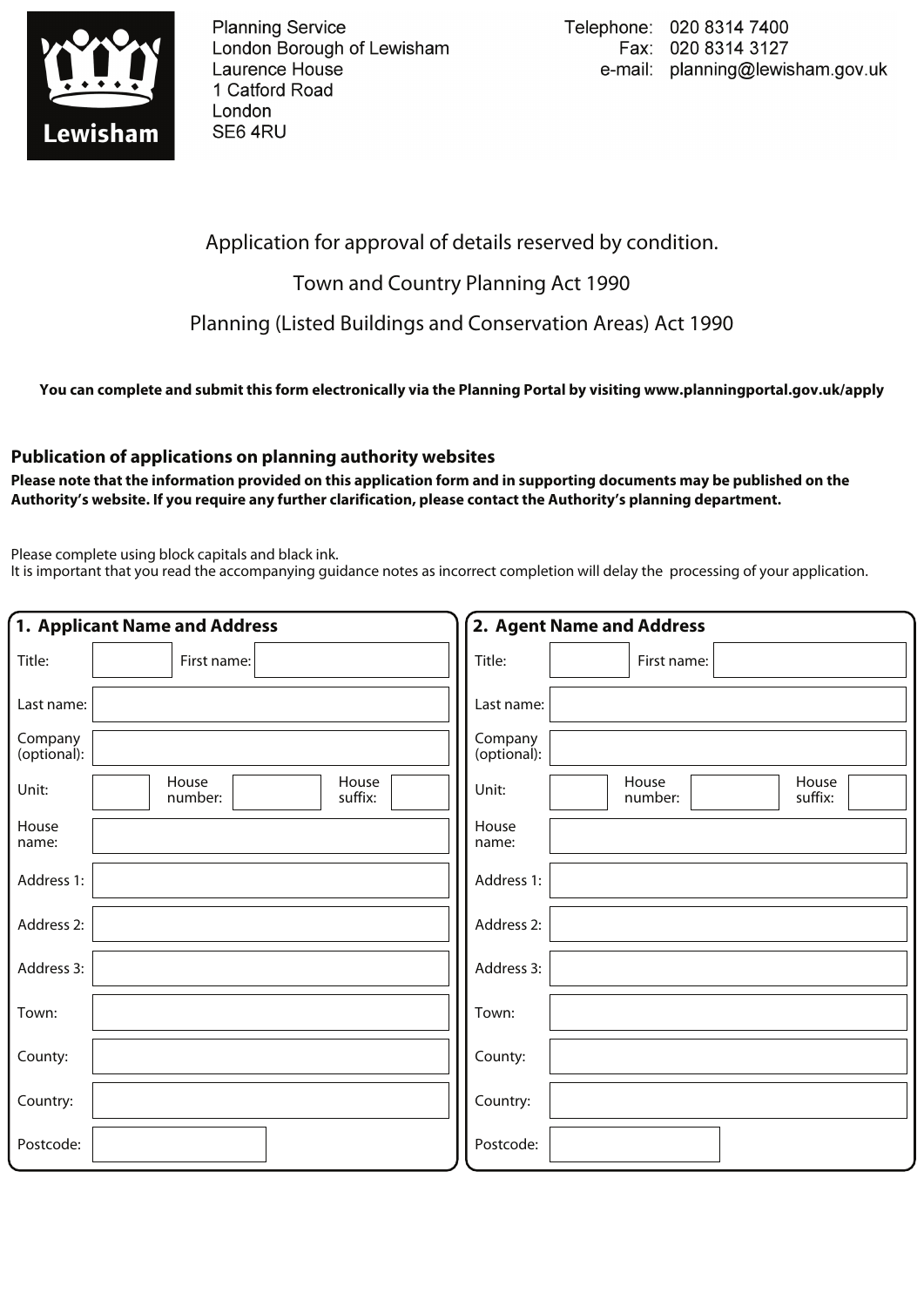| <b>3. Site Address Details</b>                                                                                                                                                      | <b>4. Pre-application Advice</b>                                                                                                      |  |  |  |  |
|-------------------------------------------------------------------------------------------------------------------------------------------------------------------------------------|---------------------------------------------------------------------------------------------------------------------------------------|--|--|--|--|
| Please provide the full postal address of the application site.<br>House<br>House                                                                                                   | Has assistance or prior advice been sought from the local<br>authority about this application?<br>Yes<br>No                           |  |  |  |  |
| Unit:<br>suffix:<br>number:                                                                                                                                                         |                                                                                                                                       |  |  |  |  |
| House<br>name:                                                                                                                                                                      | If Yes, please complete the following information about the advice<br>you were given. (This will help the authority to deal with this |  |  |  |  |
| Address 1:                                                                                                                                                                          | application more efficiently).<br>Please tick if the full contact details are not                                                     |  |  |  |  |
| Address 2:                                                                                                                                                                          | known, and then complete as much as possible:                                                                                         |  |  |  |  |
| Address 3:                                                                                                                                                                          | Officer name:                                                                                                                         |  |  |  |  |
| Town:                                                                                                                                                                               | Reference:                                                                                                                            |  |  |  |  |
| County:                                                                                                                                                                             |                                                                                                                                       |  |  |  |  |
| Postcode<br>(optional):                                                                                                                                                             | Date (DD/MM/YYYY):                                                                                                                    |  |  |  |  |
| Description of location or a grid reference.<br>(must be completed if postcode is not known):                                                                                       | (must be pre-application submission)<br>Details of pre-application advice received?                                                   |  |  |  |  |
| Northing:<br>Easting:                                                                                                                                                               |                                                                                                                                       |  |  |  |  |
| Description:                                                                                                                                                                        |                                                                                                                                       |  |  |  |  |
|                                                                                                                                                                                     |                                                                                                                                       |  |  |  |  |
|                                                                                                                                                                                     |                                                                                                                                       |  |  |  |  |
| 5. Description Of Your Proposal                                                                                                                                                     |                                                                                                                                       |  |  |  |  |
| Please provide a description of the approved development as shown on the decision letter, including the application reference number<br>and date of decision in the sections below: |                                                                                                                                       |  |  |  |  |
|                                                                                                                                                                                     |                                                                                                                                       |  |  |  |  |
|                                                                                                                                                                                     |                                                                                                                                       |  |  |  |  |
|                                                                                                                                                                                     | (Date must be pre-application                                                                                                         |  |  |  |  |
| Reference number:<br>Date of decision:                                                                                                                                              | submission) (DD/MM/YYYY)                                                                                                              |  |  |  |  |
| Please state the condition number(s) to which this application relates:<br>1.                                                                                                       | 6.                                                                                                                                    |  |  |  |  |
| 2.                                                                                                                                                                                  | 7.                                                                                                                                    |  |  |  |  |
| 3.                                                                                                                                                                                  | 8.                                                                                                                                    |  |  |  |  |
| 4.                                                                                                                                                                                  | 9.                                                                                                                                    |  |  |  |  |
| 5.                                                                                                                                                                                  | 10.                                                                                                                                   |  |  |  |  |
|                                                                                                                                                                                     |                                                                                                                                       |  |  |  |  |
| Has the development already started?<br>Yes<br>No<br>(date must be pre-application                                                                                                  |                                                                                                                                       |  |  |  |  |
| If Yes, please state when the development started (DD/MM/YYYY):<br>submission)                                                                                                      |                                                                                                                                       |  |  |  |  |
| Has the development been completed?<br>Yes<br>No<br>(date must be pre-application                                                                                                   |                                                                                                                                       |  |  |  |  |
| If Yes, please state when the development was completed (DD/MM/YYYY):<br>submission)                                                                                                |                                                                                                                                       |  |  |  |  |
| 6. Discharge Of Condition                                                                                                                                                           |                                                                                                                                       |  |  |  |  |
| Please provide a full description and/or list of the materials/details that are being submitted for approval:                                                                       |                                                                                                                                       |  |  |  |  |
|                                                                                                                                                                                     |                                                                                                                                       |  |  |  |  |
|                                                                                                                                                                                     |                                                                                                                                       |  |  |  |  |
| 7. Part Discharge Of Condition(s)                                                                                                                                                   |                                                                                                                                       |  |  |  |  |
| Are you seeking to discharge only part of a condition?<br>No<br>Yes                                                                                                                 |                                                                                                                                       |  |  |  |  |
| If Yes, please indicate which part of the condition your application relates to:                                                                                                    |                                                                                                                                       |  |  |  |  |
|                                                                                                                                                                                     |                                                                                                                                       |  |  |  |  |